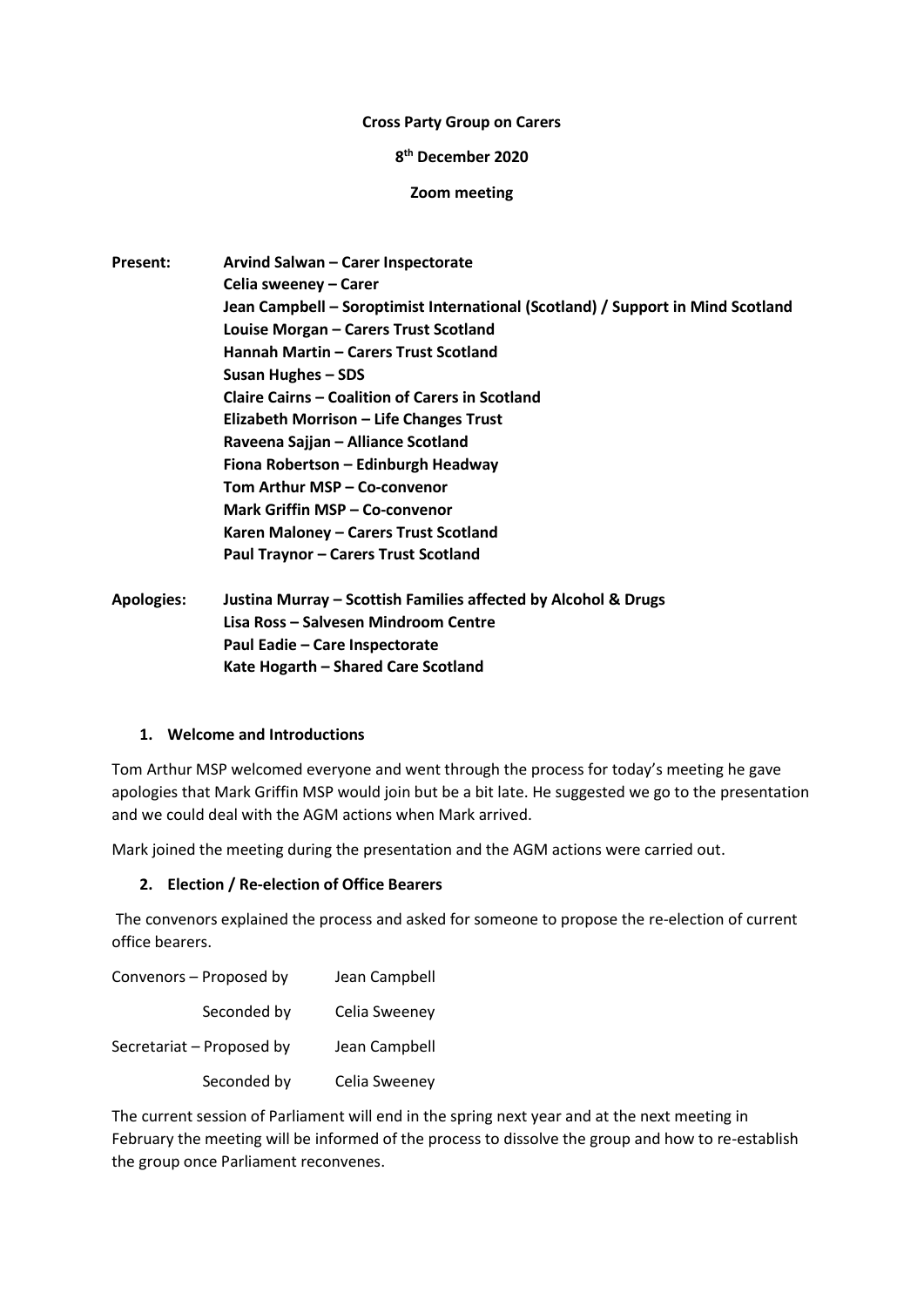### 3. **Minutes of last meeting and matters arising**.

Convenor went through the minutes asking if there were any issues with the minutes. The minutes were proposed by Claire Cairns and seconded by Celia Sweeney.

### 4. **Discussion on dissolution and re applying for new Parliamentary Session**

Tom explained the process for the dissolution of Parliament and how that affected the Cross-Party Group, and that the February meeting will be the last meeting. There will be information on how to reapply for the new session of parliament and this will be discussed further at the next meeting.

# **5. Student Carer Research & Impact of Coronavirus**

Hannah Martin from Carers Trust Scotland delivered a presentation on recent student carer research in Scotland.

Hannah explained the process used in forming the research and the research report.

Hannah spoke about how the applications process affected student carers and the things they had to consider before applying to college or university. Many student carers have to think about the distance to the university or college and how easy it would be to get back to the person they care for if something happened. This can also affect the course that they decide to do as not all courses are available at all institutions.

There were also financial considerations and whether they could afford to attend.

A copy of the presentation will be sent with the minutes and a link to the full report is below

<https://carers.org/downloads/scotland-pdfs/the-student-carer-experience-in-scotland.pdf>

The link to the information posters is below

<https://carers.org/downloads/scotland-pdfs/a4-poster-the-student-carer-experience-in-scotland.pdf>

### **6. Letters to Ministers**

Paul Traynor updated the group on the two letters that were to be sent to Ministers following the last meeting. Both letters are near completion and will be sent to the Ministers before Christmas.

The group discussed that although the social renewal advisory board was near completion it was still important to stress that carer involvement on what happens next is very important.

A copy of the letters will be sent out to all members for their information with the minutes

# **7. AOCB**

Andrew Muir raised a request to allow Barry Gale (a previous group member who had been removed from the group) entry back into the Cross-Party Group on Carers. Mark informed him that Barry Gale had to formally contact the Secretariat to apply to re-join the group and that this would be put to the group at the next meeting following that request and that it would be up to the members of the group to state if he could return. Mark stated that he would not approve his reinstatement but that it was up to the group as a whole to decide.

Mark raised the point on carers and when they would get the Coronavirus vaccination. He stated that he was going to raise a question in Parliament as there seemed to be some confusion and that